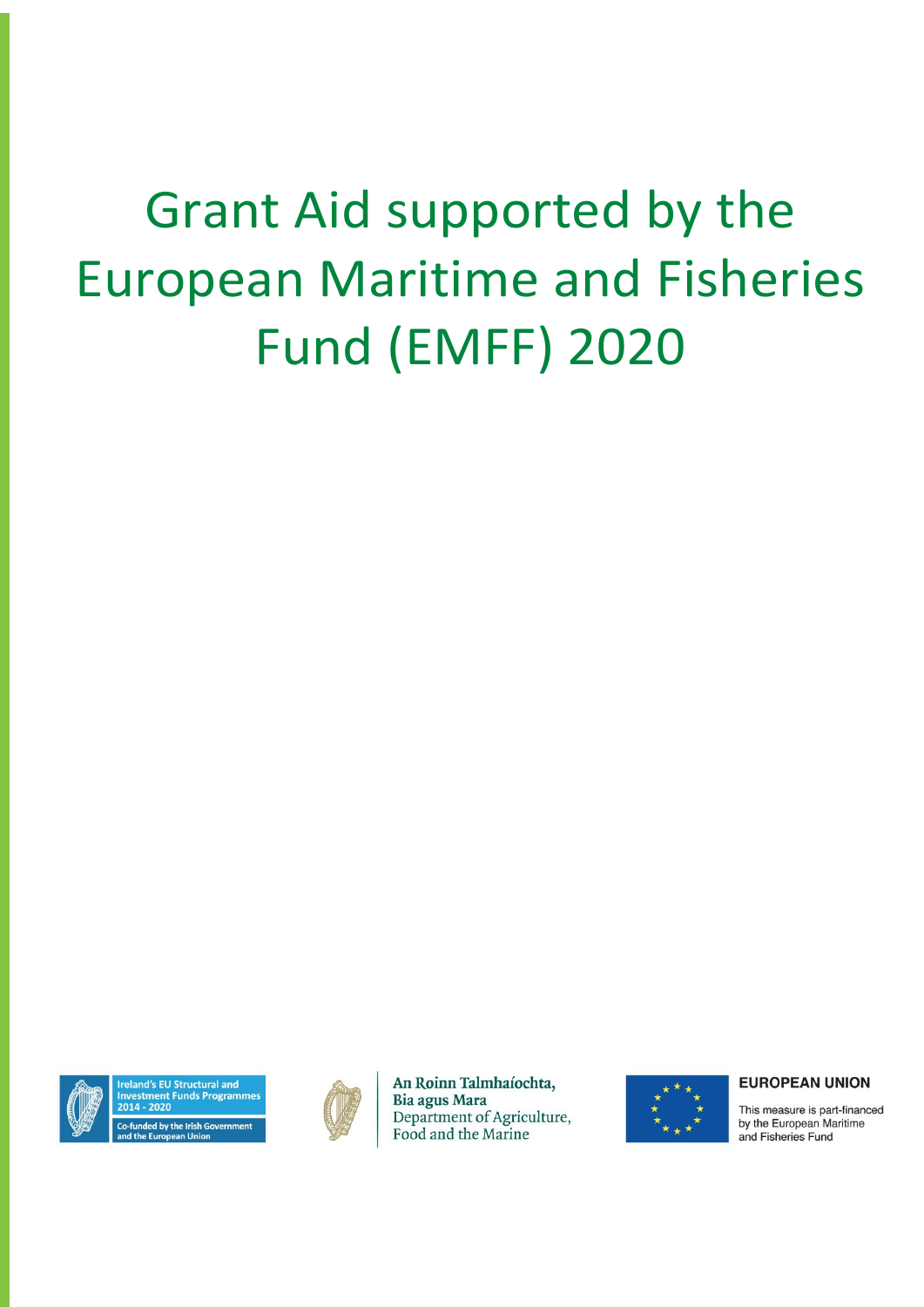# Grant Aid supported by the European Maritime and Fisheries Fund (EMFF)

## **Sustainable Fisheries Scheme**

Sustainable Fisheries Scheme (Part A)

| County        | <b>Number of Grants</b> | <b>Grant Aid</b> | <b>Exchequer</b> | <b>EMFF</b> |
|---------------|-------------------------|------------------|------------------|-------------|
| <b>GALWAY</b> |                         | €106,718         | €53.359          | €53,359     |
| <b>TOTAL</b>  |                         | €106.718         | €53.359          | €53,359     |

### Sustainable Fisheries Scheme (Part B)

| County         | <b>Number of Grants</b> | <b>Grant Aid</b> | <b>Exchequer</b> | <b>EMFF</b> |
|----------------|-------------------------|------------------|------------------|-------------|
| <b>CORK</b>    | 41                      | €1,731,470       | €865,735         | €865,735    |
| <b>DONEGAL</b> | 10                      | €305,897         | €152,949         | €152,949    |
| <b>DUBLIN</b>  | $\overline{4}$          | €90,730          | €45,365          | €45,365     |
| <b>GALWAY</b>  | 6                       | €116,882         | €58,441          | €58,441     |
| <b>KERRY</b>   | 10                      | €198,397         | €99,199          | €99,199     |
| <b>LOUTH</b>   | 3                       | €32,029          | €16,015          | €16,015     |
| <b>MAYO</b>    | 7                       | €37,130          | €18,565          | €18,565     |
| <b>MEATH</b>   | 1                       | €13,744          | €6,872           | €6,872      |
| WATERFORD      | 1                       | €107,933         | €53,967          | €53,967     |
| <b>WEXFORD</b> | 9                       | €177,390         | €88,695          | €88,695     |
| <b>TOTAL</b>   | 92                      | €2,811,602       | €1,405,801       | €1,405,801  |

## Sustainable Fisheries Scheme (Part C)

| County         | <b>Number of Grants</b> | <b>Grant Aid</b> | <b>Exchequer</b> | <b>EMFF</b> |
|----------------|-------------------------|------------------|------------------|-------------|
| <b>DONEGAL</b> |                         | €380,310         | €190,155         | €190,155    |
| <b>GALWAY</b>  |                         | €26.476          | €13.238          | €13,238     |
| <b>LOUTH</b>   |                         | €75,518          | €37.759          | €37,759     |
| <b>TOTAL</b>   |                         | €482.304         | €241.152         | €241,152    |

## **New Fishermen Scheme**

| County         | <b>Number of Grants</b> | <b>Grant Aid</b> | <b>Exchequer</b> | <b>EMFF</b> |
|----------------|-------------------------|------------------|------------------|-------------|
| <b>CORK</b>    |                         | €44,081          | €22,041          | €22,041     |
| <b>DONEGAL</b> | $\mathcal{P}$           | €67,571          | €33,786          | €33,786     |
| <b>KERRY</b>   |                         | €73,500          | €36,750          | €36,750     |
| <b>MAYO</b>    |                         | €25,175          | €12,588          | €12,588     |
| <b>WEXFORD</b> | $\mathbf{1}$            | €33,750          | €16,875          | €16,875     |
| <b>TOTAL</b>   |                         | €244.077         | €122.039         | €122.039    |







An Roinn Talmhaíochta, Bia agus Mara Department of Agriculture, Food and the Marine



#### **EUROPEAN UNION**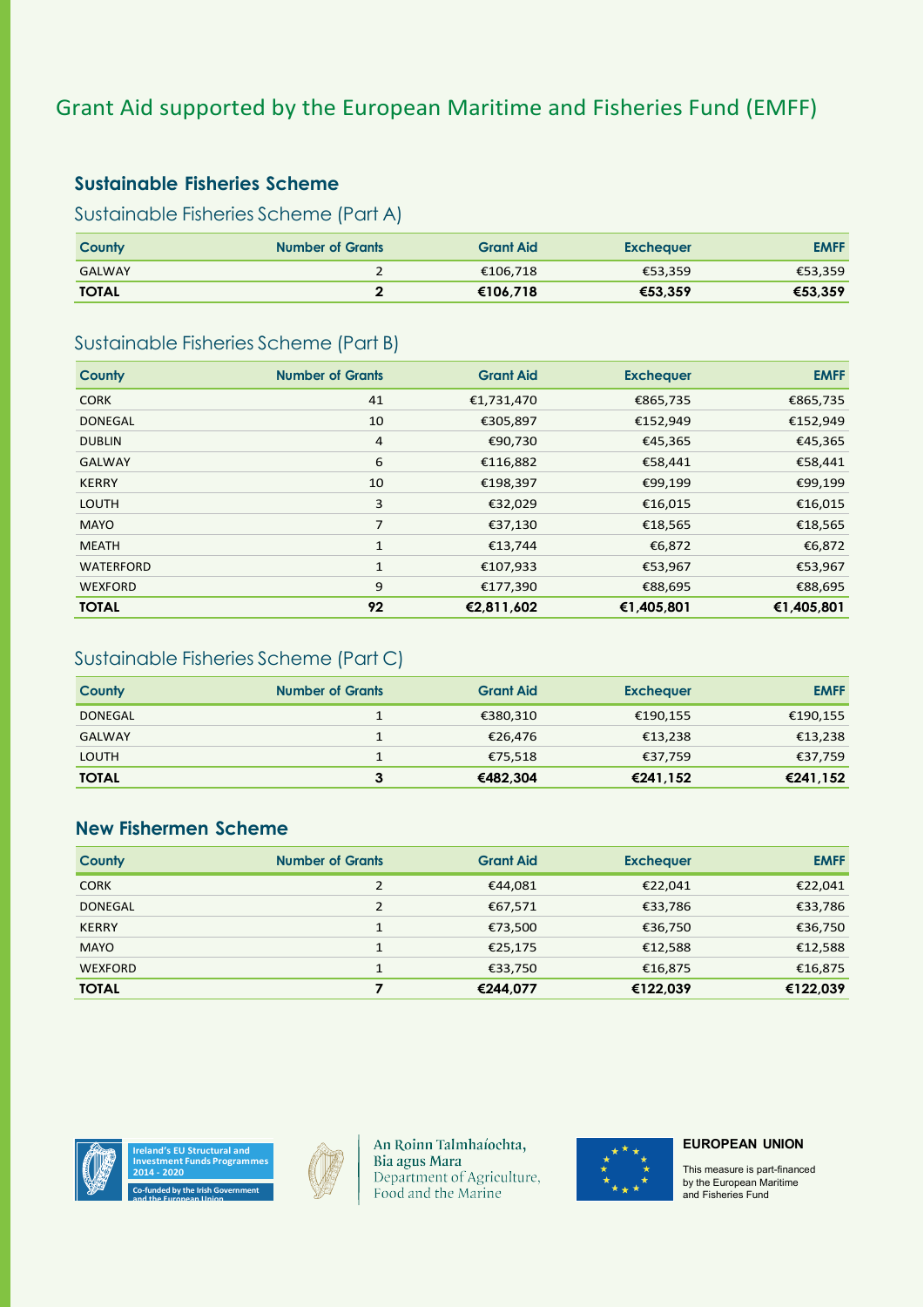# **Fisheries Local Area Development Scheme**

|                                                      | <b>Number of Grants</b> | <b>Grant Aid</b> | <b>Exchequer</b> | <b>EMFF</b> |
|------------------------------------------------------|-------------------------|------------------|------------------|-------------|
| Fisheries Local Area Development Scheme (North)      |                         |                  |                  |             |
| <b>TOTAL</b>                                         | 55                      | €419.897         | €209.948         | €209.948    |
| Fisheries Local Area Development Scheme (East)       |                         |                  |                  |             |
| <b>TOTAL</b>                                         | 27                      | €569,296         | €284.648         | €284.648    |
| Fisheries Local Area Development Scheme (North West) |                         |                  |                  |             |
| <b>TOTAL</b>                                         | 31                      | €380.035         | €190.018         | €190,018    |
| Fisheries Local Area Development Scheme (South)      |                         |                  |                  |             |
| <b>TOTAL</b>                                         | 35                      | €603.111         | €301.556         | €301.556    |
| Fisheries Local Area Development Scheme (South East) |                         |                  |                  |             |
| <b>TOTAL</b>                                         | 55                      | €774.247         | €387,124         | €387,124    |
| Fisheries Local Area Development Scheme (South-West) |                         |                  |                  |             |
| <b>TOTAL</b>                                         | 16                      | €154.183         | €77.091          | €77,091     |
| Fisheries Local Area Development Scheme (West)       |                         |                  |                  |             |
| <b>TOTAL</b>                                         | 40                      | €641.327         | €320.664         | €320.664    |
|                                                      |                         |                  |                  |             |

## **Inshore Fisheries Conservation Scheme**

| <b>County</b> | <b>Number of Grants</b> | <b>Grant Aid</b> | <b>Exchequer</b> | <b>EMFF</b> |
|---------------|-------------------------|------------------|------------------|-------------|
| <b>CORK</b>   | 10                      | €81,356          | €40,678          | €40,678     |
| <b>KERRY</b>  | $\overline{2}$          | €8,619           | €4,310           | €4,310      |
| <b>LOUTH</b>  | $\mathbf{1}$            | €8,780           | €4,390           | €4,390      |
| <b>MAYO</b>   | $\mathbf{1}$            | €4,160           | €2,080           | €2,080      |
| <b>SLIGO</b>  | $\overline{2}$          | €12,975          | €6,488           | €6,488      |
| <b>TOTAL</b>  | 16                      | €115.890         | €57.945          | €57,945     |

## **Inshore Fisheries Conservation Scheme (V-notching)**

| <b>County</b>    | <b>Number of Grants</b> | <b>Grant Aid</b> | <b>Exchequer</b> | <b>EMFF</b> |
|------------------|-------------------------|------------------|------------------|-------------|
| <b>CLARE</b>     | $\mathbf{1}$            | €3,524           | €1,762           | €1,762      |
| <b>CORK</b>      | 16                      | €25,768          | €12,884          | €12,884     |
| <b>DONEGAL</b>   | 10                      | €18,641          | €9,321           | €9,321      |
| <b>DUBLIN</b>    | $\overline{2}$          | €7,229           | €3,614           | €3,614      |
| <b>GALWAY</b>    | 14                      | €26,418          | €13,209          | €13,209     |
| <b>KERRY</b>     | 8                       | €13,386          | €6,693           | €6,693      |
| <b>LOUTH</b>     | 2                       | €9,505           | €4,753           | €4,753      |
| <b>MAYO</b>      | 6                       | €21,302          | €10,651          | €10,651     |
| <b>SLIGO</b>     | 6                       | €16,482          | €8,241           | €8,241      |
| <b>WATERFORD</b> | 8                       | €17,407          | €8,704           | €8,704      |
| <b>WEXFORD</b>   | $\mathbf{1}$            | €8,313           | €4,156           | €4,156      |
| <b>WICKLOW</b>   | 1                       | €3,882           | €1,941           | €1,941      |
| <b>TOTAL</b>     | 75                      | €171,858         | €85,929          | €85,929     |







An Roinn Talmhaíochta, Bia agus Mara Department of Agriculture, Food and the Marine



#### **EUROPEAN UNION**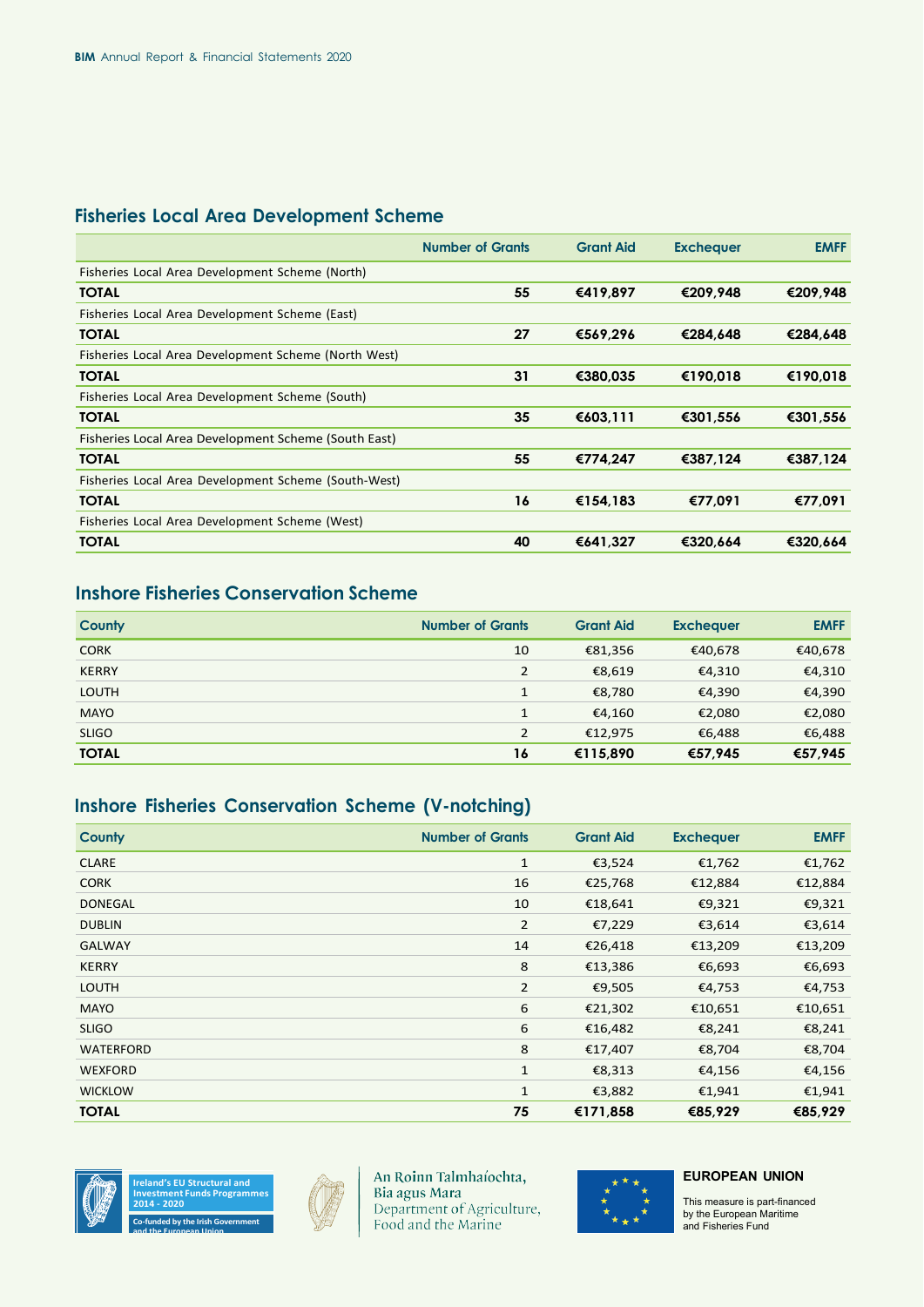# Grant Aid supported by the European Maritime and Fisheries Fund (EMFF) (continued)

## **Seafood Processing Innovation Scheme**

| County          | <b>Number of Grants</b> | <b>Grant Aid</b> | <b>Exchequer</b> | <b>EMFF</b> |
|-----------------|-------------------------|------------------|------------------|-------------|
| <b>CORK</b>     | 2                       | €43,186          | €21,593          | €21,593     |
| <b>GALWAY</b>   |                         | €4,552           | €2,276           | €2,276      |
| <b>MONAGHAN</b> |                         | €11.015          | €5,508           | €5,508      |
| <b>WEXFORD</b>  |                         | €10,500          | €5,250           | €5,250      |
| <b>TOTAL</b>    | 5                       | €69.253          | €34,626          | €34,626     |

## **Seafood Scaling Scheme**

| County         | <b>Number of Grants</b> | <b>Grant Aid</b> | <b>Exchequer</b> | <b>EMFF</b> |
|----------------|-------------------------|------------------|------------------|-------------|
| <b>GALWAY</b>  |                         | €949             | €475             | €475        |
| <b>MAYO</b>    |                         | €69.887          | €34,943          | €34,943     |
| <b>WEXFORD</b> |                         | €73.000          | €36,500          | €36,500     |
| <b>TOTAL</b>   | 3                       | €143.836         | €71.918          | €71,918     |

# **Seafood Processing Capital Investment Scheme**

| <b>County</b>   | <b>Number of Grants</b> | <b>Grant Aid</b> | <b>Exchequer</b> | <b>EMFF</b> |
|-----------------|-------------------------|------------------|------------------|-------------|
| <b>CORK</b>     | 3                       | €311,603         | €155,802         | €155,802    |
| <b>DONEGAL</b>  | $\mathbf{1}$            | €55,550          | €27,775          | €27,775     |
| <b>DUBLIN</b>   | 4                       | €146,760         | €73,380          | €73,380     |
| <b>GALWAY</b>   | $\overline{2}$          | €75,717          | €37,859          | €37,859     |
| KILDARE         | $\mathbf{1}$            | €229,055         | €114,527         | €114,527    |
| <b>KILKENNY</b> | $\overline{2}$          | €21,709          | €10,854          | €10,854     |
| <b>MAYO</b>     | $\overline{2}$          | €176,297         | €88,149          | €88,149     |
| <b>WEXFORD</b>  | $\overline{2}$          | €152,650         | €76,325          | €76,325     |
| <b>TOTAL</b>    | 17                      | €1,169,342       | €584,671         | €584,671    |

## **Seafood Skills and Training Scheme**

| County         | <b>Number of Grants</b> | <b>Grant Aid</b> | <b>Exchequer</b> | <b>EMFF</b> |
|----------------|-------------------------|------------------|------------------|-------------|
| <b>CORK</b>    | 20                      | €10,055          | €5,028           | €5,028      |
| <b>DONEGAL</b> | 27                      | €9,719           | €4,860           | €4,860      |
| <b>DUBLIN</b>  | 5                       | €8,850           | €4,425           | €4,425      |
| <b>GALWAY</b>  | 2                       | €6,423           | €3,211           | €3,211      |
| <b>KERRY</b>   | 5                       | €5,474           | €2,737           | €2,737      |
| <b>MAYO</b>    | 3                       | €4,455           | €2,227           | €2,227      |
| <b>SLIGO</b>   | $\mathbf{1}$            | €200             | €100             | €100        |
| <b>WEXFORD</b> | 6                       | €7,641           | €3,821           | €3,821      |
| <b>TOTAL</b>   | 69                      | €52,817          | €26,408          | €26,408     |



**and the European Union**



An Roinn Talmhaíochta, Bia agus Mara<br>Department of Agriculture, Food and the Marine



#### **EUROPEAN UNION**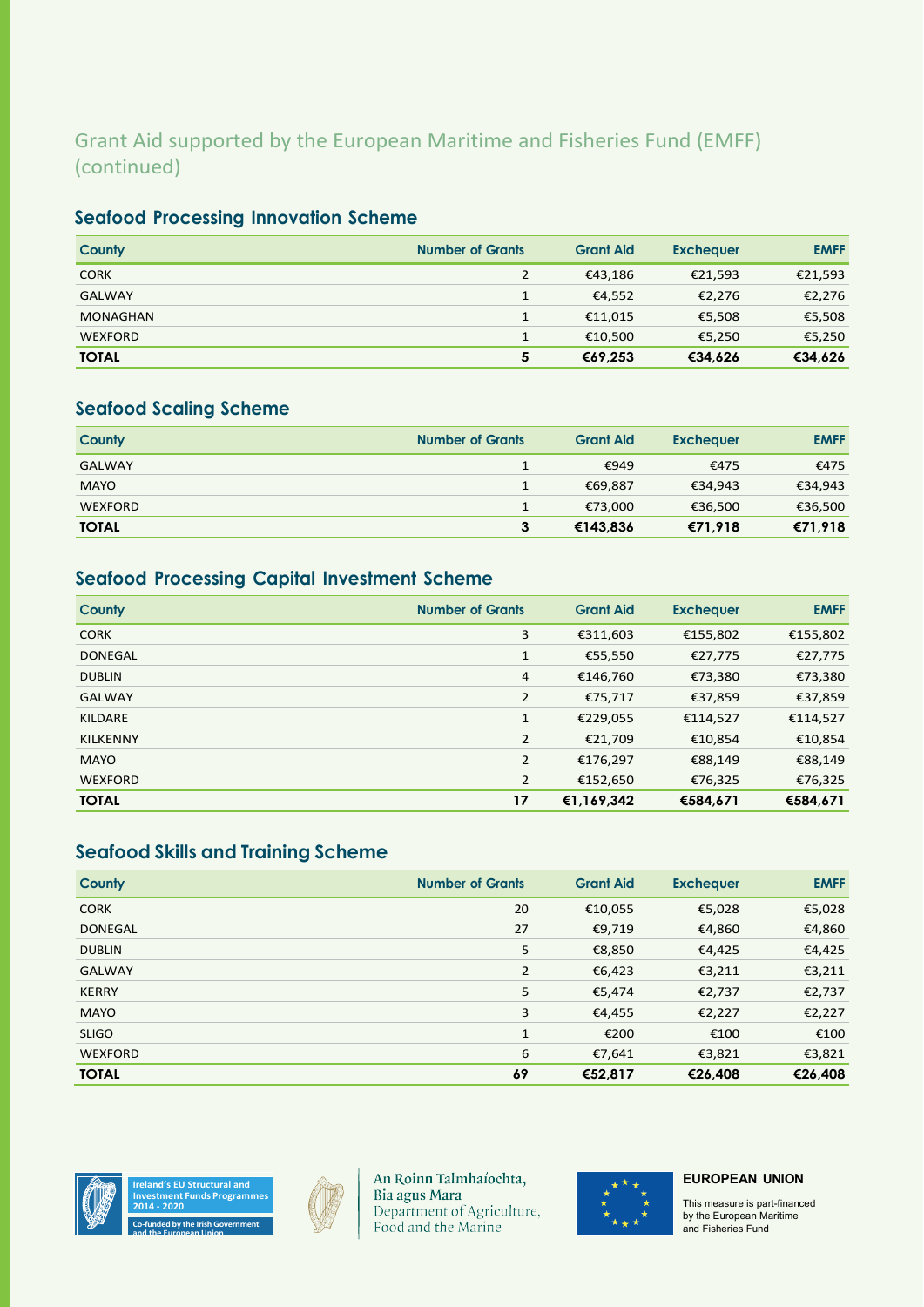# **Producer Organisation Scheme**

| <b>County</b>    | <b>Number of Grants</b> | <b>Grant Aid</b> | <b>Exchequer</b> | <b>EMFF</b> |
|------------------|-------------------------|------------------|------------------|-------------|
| <b>CORK</b>      | 1                       | €93,959          | €46,979          | €46,979     |
| <b>DONEGAL</b>   | $\overline{2}$          | €182.254         | €91,127          | €91,127     |
| <b>GALWAY</b>    | 1                       | €82.418          | €41,209          | €41,209     |
| <b>WATERFORD</b> | 1                       | €38.097          | €19,048          | €19,048     |
| <b>TOTAL</b>     | 5                       | €396.727         | €198,363         | €198,363    |

# **Sustainable Aquaculture Scheme**

| County           | <b>Number of Grants</b> | <b>Grant Aid</b> | <b>Exchequer</b> | <b>EMFF</b> |
|------------------|-------------------------|------------------|------------------|-------------|
| <b>CORK</b>      | 5                       | €195,533         | €100,487         | €100,487    |
| <b>DONEGAL</b>   | 9                       | €1,008,428       | €504,214         | €504,214    |
| <b>GALWAY</b>    | $\overline{2}$          | €9,240           | €4,620           | €4,620      |
| <b>KERRY</b>     | $\overline{4}$          | €76,617          | €38,309          | €38,309     |
| <b>MAYO</b>      | 8                       | €258,045         | €129,023         | €129,023    |
| <b>SLIGO</b>     | 1                       | €34,374          | €17,187          | €17,187     |
| <b>WATERFORD</b> | $\mathbf{1}$            | €242,726         | €121,363         | €121,363    |
| <b>WEXFORD</b>   | 1                       | €24,634          | €12,317          | €12,317     |
| <b>WICKLOW</b>   | $\mathbf{1}$            | €124,338         | €62,169          | €62,169     |
| <b>TOTAL</b>     | 32                      | €1,973,934       | €989,687         | €989,687    |

# **Knowledge Gateway Scheme**

| <b>County</b>    | <b>Number of Grants</b> | <b>Grant Aid</b> | <b>Exchequer</b> | <b>EMFF</b> |
|------------------|-------------------------|------------------|------------------|-------------|
| <b>CORK</b>      | 3                       | €218,092         | €109,046         | €109,046    |
| <b>GALWAY</b>    | 3                       | €408,083         | €204,041         | €204,041    |
| <b>KERRY</b>     | $\mathbf{1}$            | €124,965         | €62,482          | €62,482     |
| <b>KILDARE</b>   | 3                       | €156,102         | €78,051          | €78,051     |
| <b>LIMERICK</b>  | $\mathbf{1}$            | €49,143          | €24,572          | €24,572     |
| <b>SLIGO</b>     | $\mathbf{1}$            | €10,050          | €5,025           | €5,025      |
| <b>WESTMEATH</b> | $\overline{2}$          | €116,016         | €58,008          | €58,008     |
| <b>TOTAL</b>     | 14                      | €1,082,451       | €541.225         | €541,225    |





**and the European Union**



An Roinn Talmhaíochta,<br>Bia agus Mara Department of Agriculture,<br>Food and the Marine



#### **EUROPEAN UNION**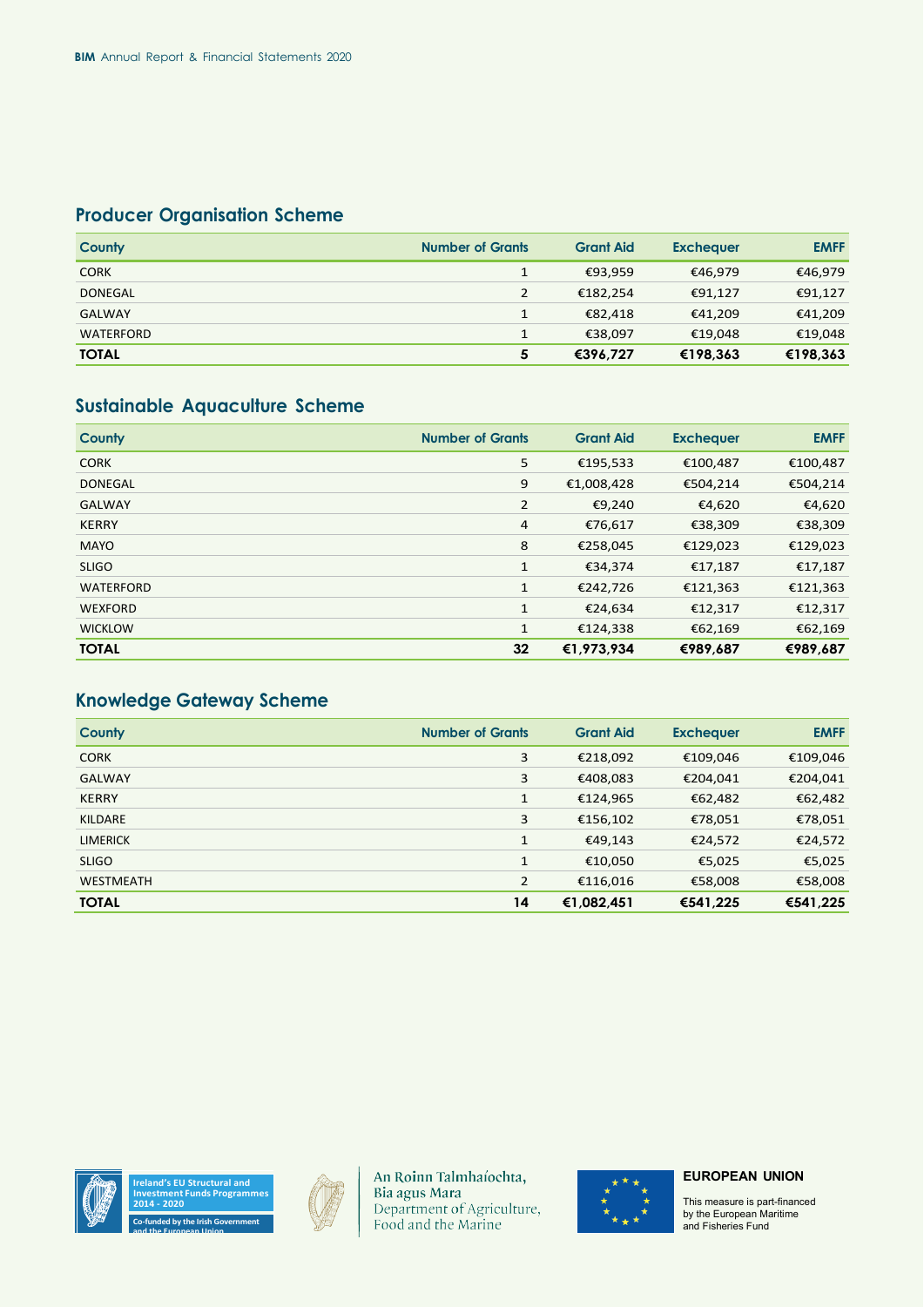# Grant Aid supported by the European Maritime and Fisheries Fund (EMFF) (continued)

| County         | <b>Number of Grants</b> | <b>Grant Aid</b> | <b>Exchequer</b> | <b>EMFF</b> |
|----------------|-------------------------|------------------|------------------|-------------|
| <b>CLARE</b>   | 10                      | €69,812          | €34,906          | €34,906     |
| <b>CORK</b>    | 20                      | €157,700         | €78,850          | €78,850     |
| <b>DONEGAL</b> | 30                      | €299,177         | €149,588         | €149,588    |
| <b>DUBLIN</b>  | $\overline{2}$          | €12,600          | €6,300           | €6,300      |
| <b>GALWAY</b>  | 15                      | €83,500          | €41,750          | €41,750     |
| <b>KERRY</b>   | 24                      | €189,145         | €94,573          | €94,573     |
| <b>LOUTH</b>   | 4                       | €50,700          | €25,350          | €25,350     |
| <b>MAYO</b>    | 18                      | €134,542         | €67,271          | €67,271     |
| <b>SLIGO</b>   | 3                       | €38,900          | €19,450          | €19,450     |
| WATERFORD      | 9                       | €89,200          | €44,600          | €44,600     |
| <b>WEXFORD</b> | 3                       | €43,900          | €21,950          | €21,950     |
| <b>TOTAL</b>   | 138                     | €1,169,176       | €584.588         | €584.588    |

# **COVID-19 Aquaculture Support Scheme**

# **COVID-19 Fleet Tie-up Scheme**

| <b>County</b>    | <b>Number of Grants</b> | <b>Grant Aid</b> | <b>Exchequer</b> | <b>EMFF</b> |
|------------------|-------------------------|------------------|------------------|-------------|
| <b>CLARE</b>     | $\overline{4}$          | €5,500           | €1,375           | €4,125      |
| <b>CORK</b>      | 26                      | €40,750          | €10,188          | €30,563     |
| <b>DONEGAL</b>   | 5                       | €11,400          | €2,850           | €8,550      |
| <b>DUBLIN</b>    | 6                       | €15,050          | €3,763           | €11,288     |
| <b>GALWAY</b>    | 6                       | €22,900          | €5,725           | €17,175     |
| <b>KERRY</b>     | 15                      | €30,450          | €7,613           | €22,838     |
| <b>LOUTH</b>     | 22                      | €48,050          | €12,013          | €36,038     |
| <b>MAYO</b>      | 1                       | €1,000           | €250             | €750        |
| <b>WATERFORD</b> | 5                       | €13,700          | €3,425           | €10,275     |
| <b>WEXFORD</b>   | $\overline{2}$          | €5,300           | €1,325           | €3,975      |
| <b>TOTAL</b>     | 92                      | €194,100         | €48,525          | €145,575    |



**and the European Union**



An Roinn Talmhaíochta, Bia agus Mara<br>Department of Agriculture,<br>Food and the Marine



#### **EUROPEAN UNION**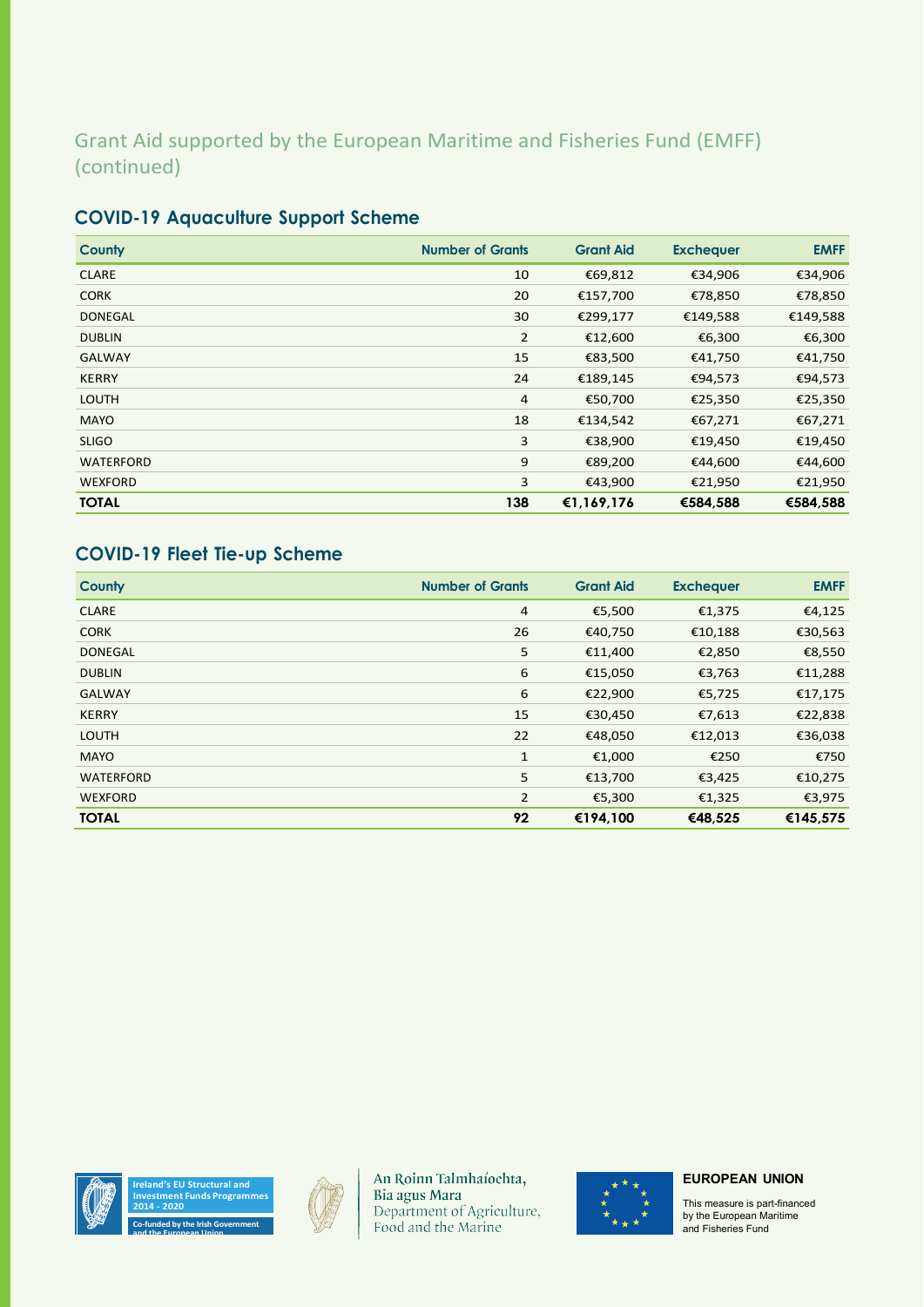# De Minimis Exchequer Funded Schemes

## **Fleet Safety Scheme**

| <b>County</b>  | <b>Number of Grants</b> | <b>Grant Aid (Exchequer)</b> |
|----------------|-------------------------|------------------------------|
| <b>CLARE</b>   | 5                       | €7,253                       |
| <b>CORK</b>    | 59                      | €229,661                     |
| <b>DONEGAL</b> | 30                      | €128,924                     |
| <b>DUBLIN</b>  | 4                       | €14,277                      |
| <b>GALWAY</b>  | 28                      | €45,089                      |
| <b>KERRY</b>   | 23                      | €58,982                      |
| <b>LOUTH</b>   | 8                       | €24,699                      |
| <b>MAYO</b>    | 22                      | €25,222                      |
| <b>MEATH</b>   | 1                       | €3,288                       |
| WATERFORD      | 10                      | €11,287                      |
| <b>WEXFORD</b> | 28                      | €70,622                      |
| <b>TOTAL</b>   | 218                     | €619,304                     |

## **Marine Tourism Safety Scheme**

| County         | <b>Number of Grants</b> | <b>Grant Aid (Exchequer)</b> |
|----------------|-------------------------|------------------------------|
| <b>CLARE</b>   | $\mathbf{1}$            | €1,655                       |
| <b>CORK</b>    | 3                       | €4,248                       |
| <b>DONEGAL</b> | 1                       | €374                         |
| <b>KERRY</b>   | $\overline{4}$          | €5,413                       |
| <b>SLIGO</b>   | 2                       | €2,353                       |
| <b>WEXFORD</b> | $\mathcal{P}$           | €478                         |
| <b>WICKLOW</b> | $\mathbf{1}$            | €107                         |
| <b>TOTAL</b>   | 14                      | €14,628                      |



**and the European Union**



An Roinn Talmhaíochta, Bia agus Mara Department of Agriculture, Food and the Marine



#### **EUROPEAN UNION**